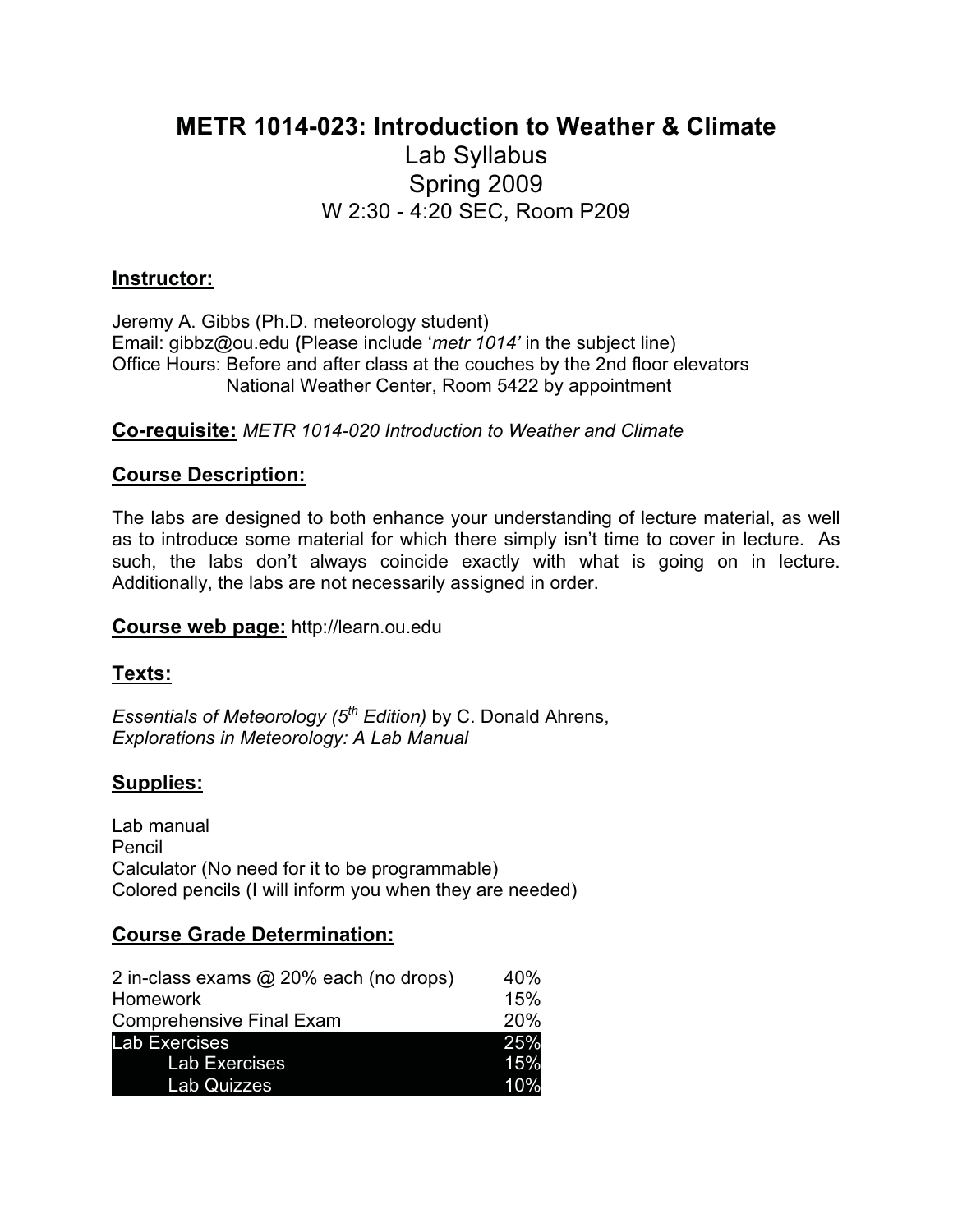This lab will contribute 25% towards your total grade in METR 1014. We will complete 13 labs throughout the semester. The lowest lab exercise grade will be dropped and the 12 highest will contribute equally to your lab grade. Lab quizzes will contain questions covering lab material, written by myself and other instructors, but will be administered in lecture.

## **Policies:**

- 1. There will be no formal attendance policy for this lab. You are all adults paying to be here and I will treat you as such. However, as you will read below, the policies for turning in labs should provide adequate reason to attend class.
- 2. As a general rule, labs are due at the end of the lab period. This allows me to return the labs to you the following class time, as well as leaving you with no homework during the week! However, if I deem a lab too long to complete in class, you may deposit the lab to my office at the National Weather Center by end of day Friday of the same week. To be clear, in the rare occurrence that a lab is too long to complete in class and I have given express permission to do so, you have until the end of the week to submit the lab. If I am not in my office when you are submitting your lab, feel free to slip the lab under the door.
- 3. Late work will NOT be accepted. In the real world, you are not afforded the ability to miss a deadline. To be clear, this means that a lab that is not turned in by the end of class time, or in the exception listed in (2) will NOT be accepted.
- 4. Labs must be worked on during lab time. It isn't acceptable to complete the labs prior to class so that you can skip out on a lab period. To be clear, you may not come to class only to submit a completed lab and then leave. This policy will ensure your understanding of the material that will only benefit you on pop quizzes and exams.
- 5. I am human. If you spot a mistake or have a complaint/question in regards to grading, you are encouraged to bring it to my attention. However, for the class to progress smoothly, there is a limit on such grading issues. You will be given until the following lab is graded and handed back to address any issues with the previous lab. In most cases, this means that you will have one full week to address any concerns. So please, take the time to carefully examine your labs. Otherwise, once the deadline passes, I will assume you are accepting of your grades and any further concerns will NOT be addressed.
- 6. Group work is permitted (and encouraged) *but* you must submit answers that are in your own words. Please include the names of group members on the back of the lab. Any labs that match word-for-word (aka plagiarized) will be penalized. The first occurrence will result in a grade of zero being issued to all of the matching labs. Any subsequent violations will be referred to the University as academic misconduct.